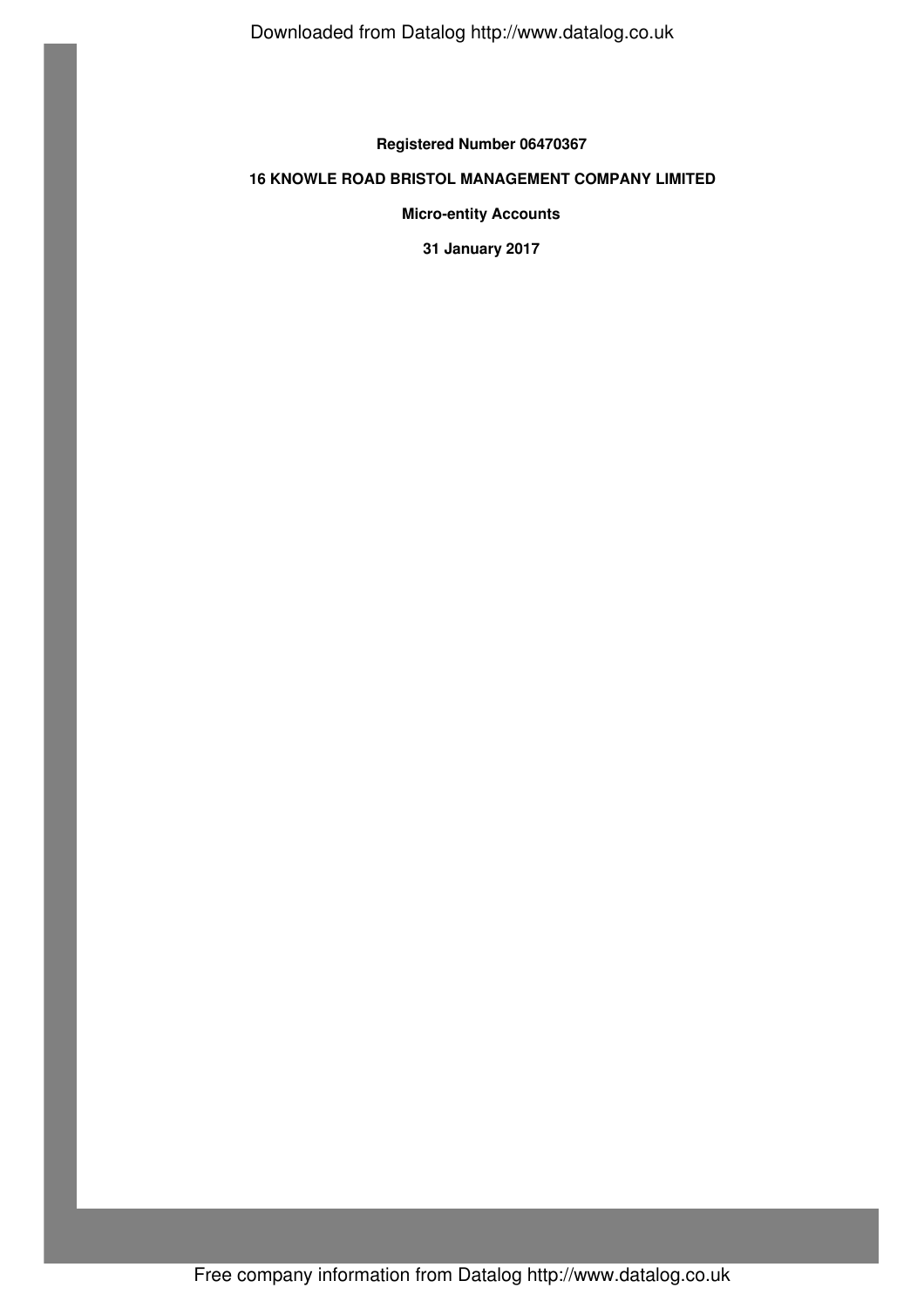# **16 KNOWLE ROAD BRISTOL MANAGEMENT COMPANY LIMITED Registered Number 06470367**

#### **Micro-entity Balance Sheet as at 31 January 2017**

|                                       | <b>Notes</b> | 2017  | 2016  |
|---------------------------------------|--------------|-------|-------|
|                                       |              | £     | £     |
| <b>Fixed assets</b>                   |              |       |       |
| Tangible assets                       | 1            | 1     | 1     |
|                                       |              | 1     |       |
| <b>Current Assets</b>                 |              | 1,181 | 3,995 |
| Net current assets (liabilities)      |              | 1,181 | 3,995 |
| Total assets less current liabilities |              | 1,182 | 3,996 |
| <b>Total net assets (liabilities)</b> |              | 1,182 | 3,996 |
| <b>Capital and reserves</b>           |              |       |       |
| Called up share capital               |              | 6     | 6     |
| Other reserves                        |              | 1,176 | 3,990 |
| <b>Shareholders' funds</b>            |              | 1,182 | 3,996 |

- For the year ending 31 January 2017 the company was entitled to exemption under section 477 of the Companies Act 2006 relating to small companies.
- The members have not required the company to obtain an audit in accordance with section 476 of the Companies Act 2006.
- The directors acknowledge their responsibilities for complying with the requirements of the Companies Act 2006 with respect to accounting records and the preparation of accounts.
- The accounts have been prepared in accordance with the micro-entity provisions and delivered in accordance with the provisions applicable to companies subject to the small companies regime.

Approved by the Board on 30 October 2017

And signed on their behalf by: **Jodie Amelia Beavington Scofield, Director Samuel Thomas Mccollum, Director**